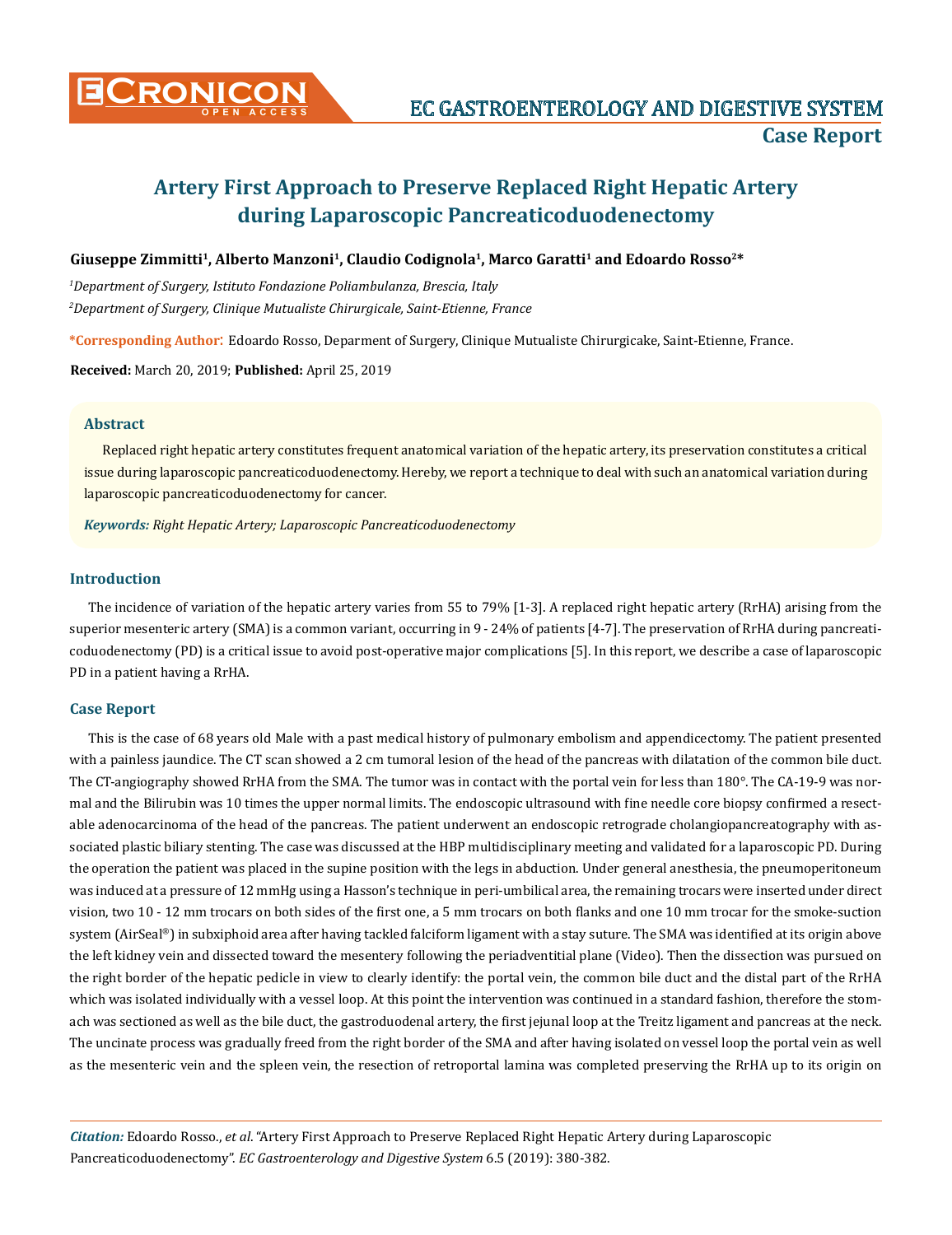



*Video: In the present video is described surgical technic with allow to preserve a replaced right hepatic artery during laparoscopic pancreaticoduodenectomy.*

the SMA. Finally, after clamping the porto-mesenteric venous axis the resection phase of the PD was completed. The reconstruction was achieved by: termino-lateral manual hepatico-jejunal anastomosis with 5/0 resorbable monofilament, pancreaticogastrostomy, laterolateral linear gastro-jejunostomy on a second jejunal loop and finally a latero-lateral linear jejuno-jejunal anastomosis. The patient had post-operative cholangitis which required antibiotics treatment. The patient was discharged on postoperative day 14. The pathological report showed a well differentiated pancreatic adenocarcinoma pT2 N1 (2/28) R0 (> 1 mm vascular margin).

#### **Discussion**

Inadvertent injury of the RaHA during PD may lead to intra-operative bleeding or major post-operative complication or death due to liver abscess or bilio-enteric anastomotic leakage. Currently, pre-operative CT angiography is considered to gold standard to identify the vascular anatomy of the hepatic artery allowing surgeons to plan the better surgical strategy [1]. The combination of an artery first approach to SMA, early proximal (at the hepatic hilum) identification of the RrHA and gradual mobilization of the head of the pancreas, in view to obtain a favorable access the SMA, are the keys for a safe isolation and preservation of the RrHA [5].

According to the literature the preservation of RrHA did not result in increased positive margins or a reduced survival, indeed, the present case keeping the dissection of the RrHA on the periadventitial plan allowed to reach an R0 resection [2,7].

#### **Conclusion**

A RrHA is a frequent variation of hepatic artery, its preservation during PD is mandatory, in view to avoid severe post complications. Pre-operative CT scan allows to identify RrHA and plan the surgery. The artery first approach is a feasible, safe technic to preserve RrHA during laparoscopic PD.

#### **Declaration**

The present manuscript and video are original and they were not published elsewhere or presented at any congress.

*Citation:* Edoardo Rosso., *et al*. "Artery First Approach to Preserve Replaced Right Hepatic Artery during Laparoscopic Pancreaticoduodenectomy". *EC Gastroenterology and Digestive System* 6.5 (2019): 380-382.